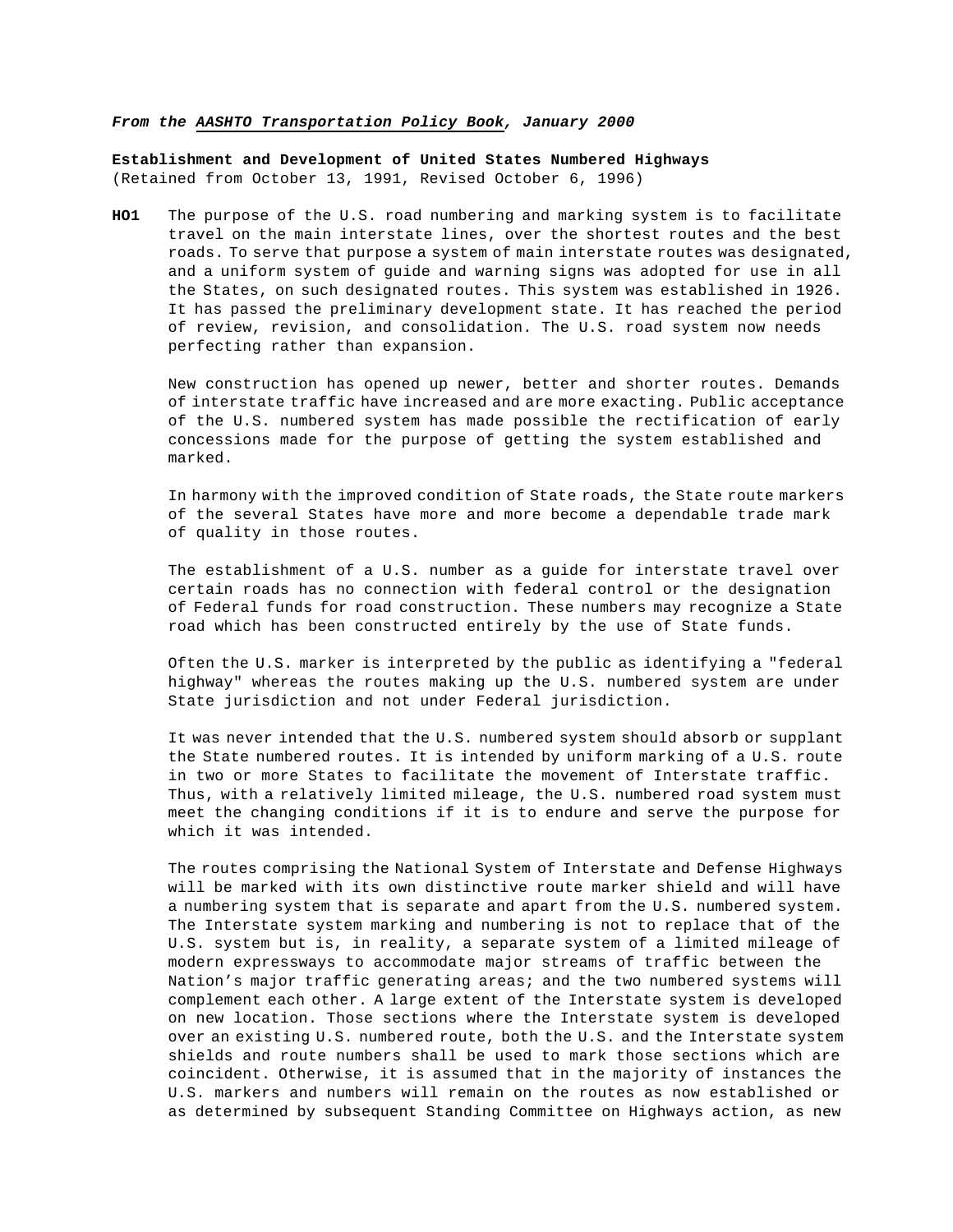construction makes available new and better routes.

## **SPECIAL ROUTE DEFINITIONS**

In connection with the U.S. numbering plan, as evolved and perfected, it has been found necessary and expedient to recognize and establish "Business Routes," "By-Pass," "Alternate Routes," and "Temporary Routes," which have been defined as follows:

**Business Route:** A "Business Route" is a route principally within the corporate limits of a city which provides the traveling public an opportunity to travel through that city, passing through the business part of the city, while the regular number is used to obviate passing through the congested part of the city. This "Business Route" connects with the regular numbered route at the opposite side of the city limits.

"Business Route" numbering shall be e stablished by the placing of a standard strip carrying the words "Business Route" on the staff above the U.S. shield.

**By-Pass:** A "By-Pass Route" or a "Relief Route" is a route which is established for the purpose of designating a route which entirely by-passes a city or congested area and joins in with the regular numbered route beyond the city or congested area. This enables the regular number to be carried both through the city and around the city without either designation carrying any other sign or lettering showing a preference.

The "By-Pass Route" or "Relief Route" shall be designated by the erection of a standard strip on the staff carrying the U.S. shield, on which are the words "By-Pass" or "Relief Route," as local preference may dictate.

**Alternate Route:** An "Alternate Route" shall be considered a route which starts at a point where it branches off from the main numbered route, may pass through certain cities and towns, and then connect back with the regular route some miles distant. Since it is t he purpose of the U.S. numbered system to mark the best and shortest route available, an alternate route should be designated only where both routes are needed to accommodate the traffic demand and when the alternate route has substantially the same geometric and structural design standards of the main marked routing.

It is recommended that, in cases where an alternate route is marked, the shorter and better constructed route be given the regular number and the other section designated as the "Alternate Route." It is further recommended that the Highway Department erect signs at the junction points of the regular and alternate routes giving the distance between the cities or points concerned.

The State Highway Departments involved in the establishment of "Alternate" routes shall adopt the same procedure with the Standing Committee on Highways of the Association as applies to the creation of a new route.

The "Alternate Route" shall be marked by the erection of signs bearing the same U.S. number as the regular route and above the shield shall carry a standard strip with the words "Alternate Route."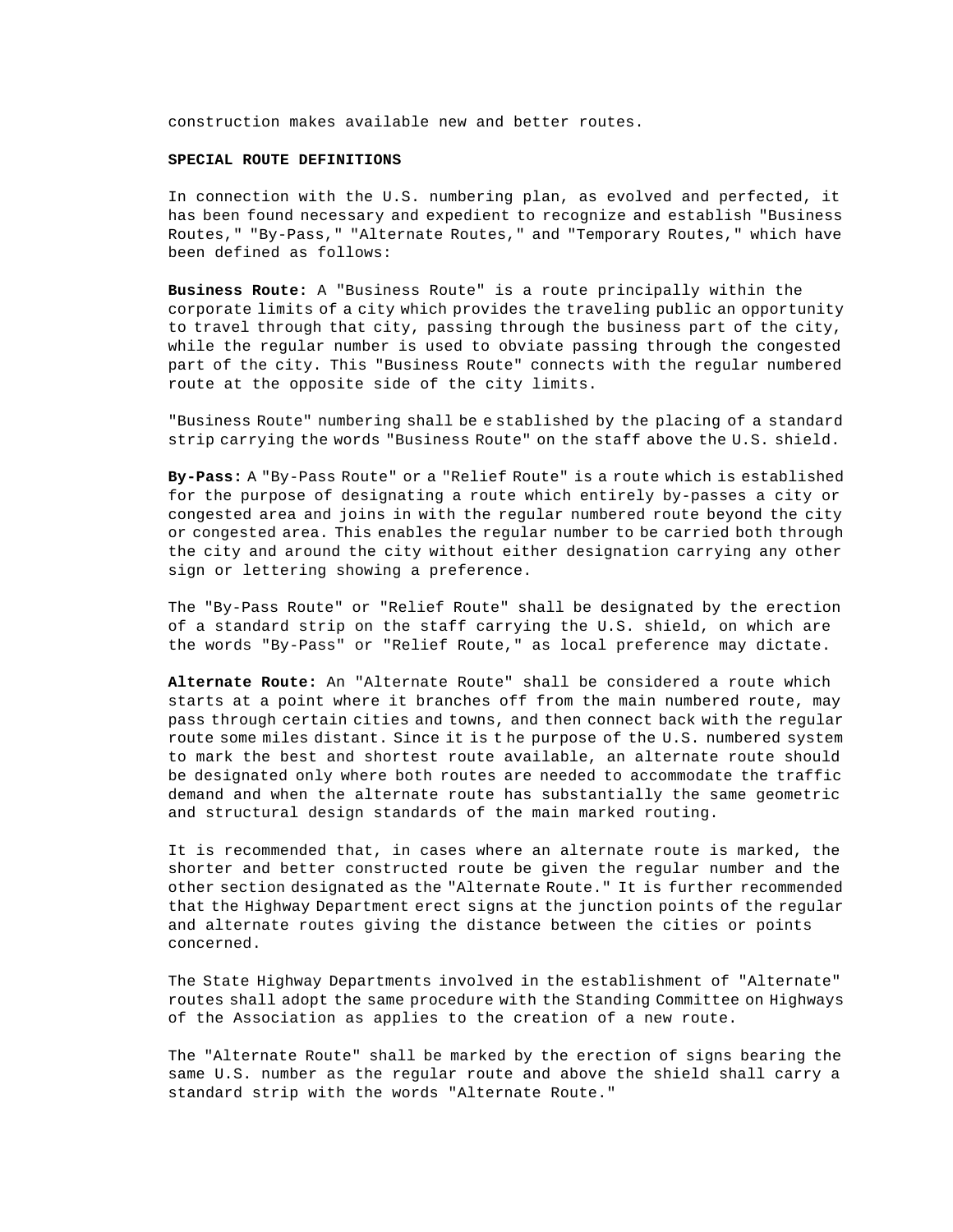In no instance should an alternate routing be used for the purpose of keeping an obsolete section on the U.S. numbered system after a new routing has been constructed and available to traffic.

**Temporary Route:** In the erection of signs for numbering routes, it is necessary in some cases to carry a number temporarily over a road that ultimately will not be the permanent location of that number. Great care should be taken by the State Highway Departments in seeing that, when numbers of this character are permitted, a standard strip carrying the words "Temporary Route" shall be placed on the staff above the number. This will obviate much hard feeling when it is necessary to change a number to the permanently established route.

The word "Temporary" on a standard strip above the regular U.S. numbered shield should also be used where it is necessary to establish a detour.

## **ESTABLISHED POLICIES**

- 1. The Standing Committee on Highways of the American Association of State Highway and Transportation Officials shall have full authority to review the U.S. numbered road system and the numbering and marking thereof, to make additions, changes, extensions, revisions or reductions in said road system and to revise the numbering or marking thereof.
- 2. Before approving any addition, change, extension, revision or reduction in the U.S. numbered road system or the numbering or marking of any U.S. numbered road, the Standing Committee on Highways shall consult the State Highway Department of the State or States through or within which such addition, change, extension, revision or reduction is located.
- 3. The State Highway Department, by a favorable vote on the adoption of this program and policy, agrees and pledges its good faith that it will not erect U.S. markers on any road or take down or change the U.S. markers on any road without the authorization, consent or approval of the Standing Committee on Highways of the American Association of State Highway and Transportation Officials, notwithstanding the fact that the changes proposed are entirely within that State.
- 4. No additional road shall be added to the U.S. numbered road system, and no existing U.S. road shall be extended except where there is a definite showing of an adequately improved highway carrying an established and necessary line of interstate traffic not otherwise provided for by existing U.S. routes and for which traffic adequate service cannot be provided by State route numbers.

Extension of present U.S. numbered routes may be made only when the proposed extension is in the general direction of the present route.

Proposed extensions shall not be made when, to do so, it is necessary to duplicate U.S. routes already established, unless the duplication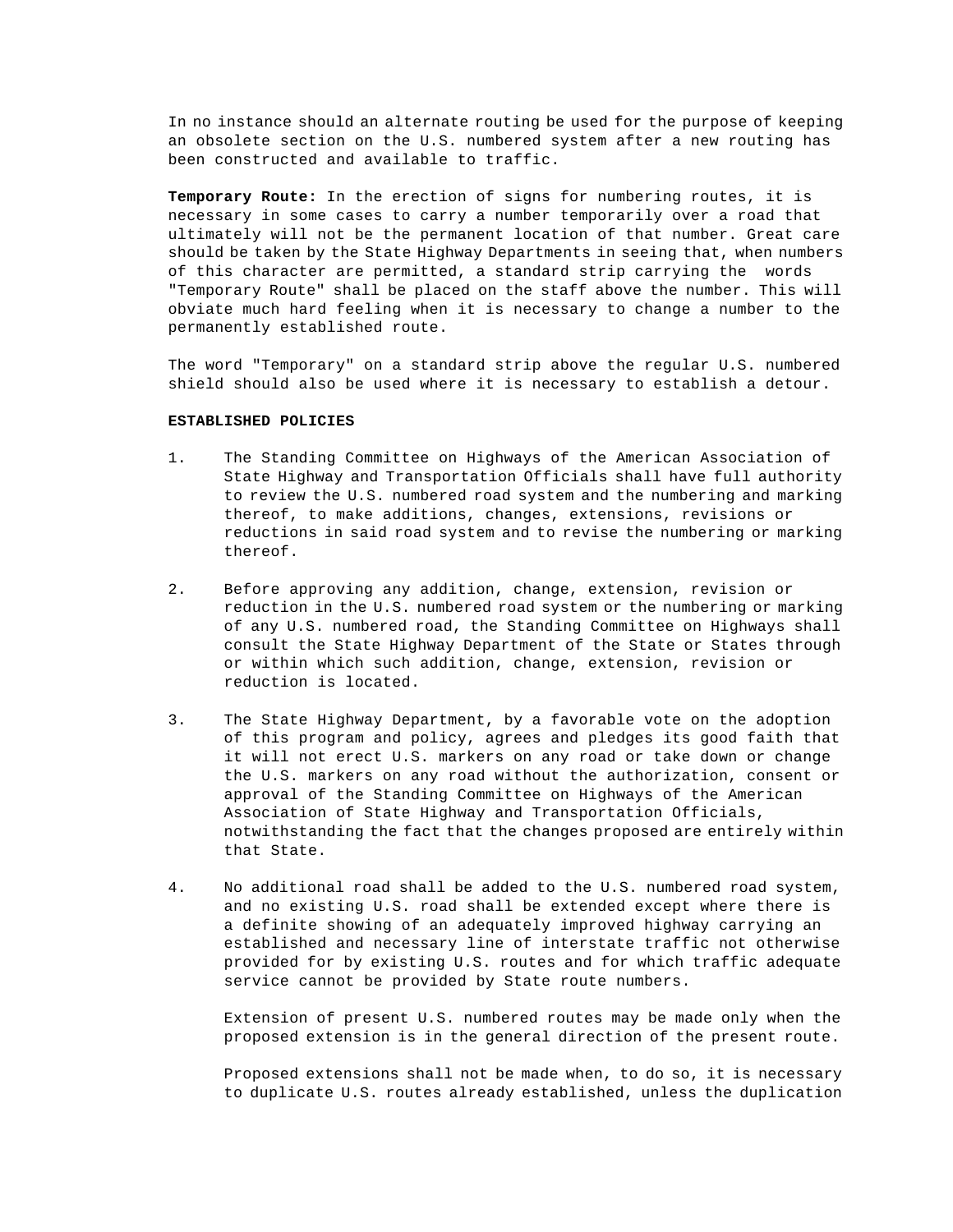is for a short distance and the routes then diverge, ending in different terminal points.

- 5. No new U.S. route located wholly in one State shall be established. U.S. routes, less than three hundred miles in length, heretofore established and located wholly in one State, shall be eliminated either by consolidation with other U.S. routes or by reverting to State routes, as rapidly as the State Highway Department and the Standing Committee on Highways of the American Association of State Highway and Transportation Officials can reach agreement with reference thereto.
- 6. The Standing Committee on Highways shall encourage the State Highway Departments in the development of continuous State route numbers extending into two or more States rather than the establishment of additional U.S. numbered routes, and shall encourage the substitution of continuously numbered State routes for relatively short U.S. routes now located in two or more States.
- 7. No new divided numbered (such as U.S. 96W and U.S. 96E, etc.) shall be adopted. Existing divided U.S. numbers shall be eliminated as rapidly as the State Highway Department and the Standing Committee on Highways can reach agreement with reference thereto.
- 8. Existing U.S. routes shall be consolidated, improved and shortened:
	- (a) By connecting two or more relatively short routes into one longer route,
	- (b) By relocating portions of existing routes so as to follow newer, better or shorter roads,
	- (c) By establishment of new numbers following, in general, existing U.S. numbered routes but taking advantage of new roads or short cuts where the changing of present numbers is not practical.
- 9. A suitable highway legend, which may be copyrighted, shall be a dopted by the Standing Committee on Highways on behalf of AASHTO. Such legend will be recommended for use to all travel map makers, also for use by the State Highway Departments. This legend is to show, in a uniform manner, the suitability for travel not o nly of the U.S. numbered routes but also of State routes.
- 10. Any proposal that would exploit the prestige of the U.S. numbered highway system to direct traffic over routes that are not the shortest and best available between major control points on the system, especially when it appears to be for the purpose of benefiting businesses located along such a proposed route, shall constitute reason for denying any application to make such an addition to the system.
- 11. Since the U.S. numbered system was established by joint action of the State Highway Departments, only those applications for changes in or additions to the U.S. numbered system from the Member State Highway Department involved shall be considered by the Standing Committee on Highways. Those local officials, organizations, groups, or individuals interested in a change or in an addition to the system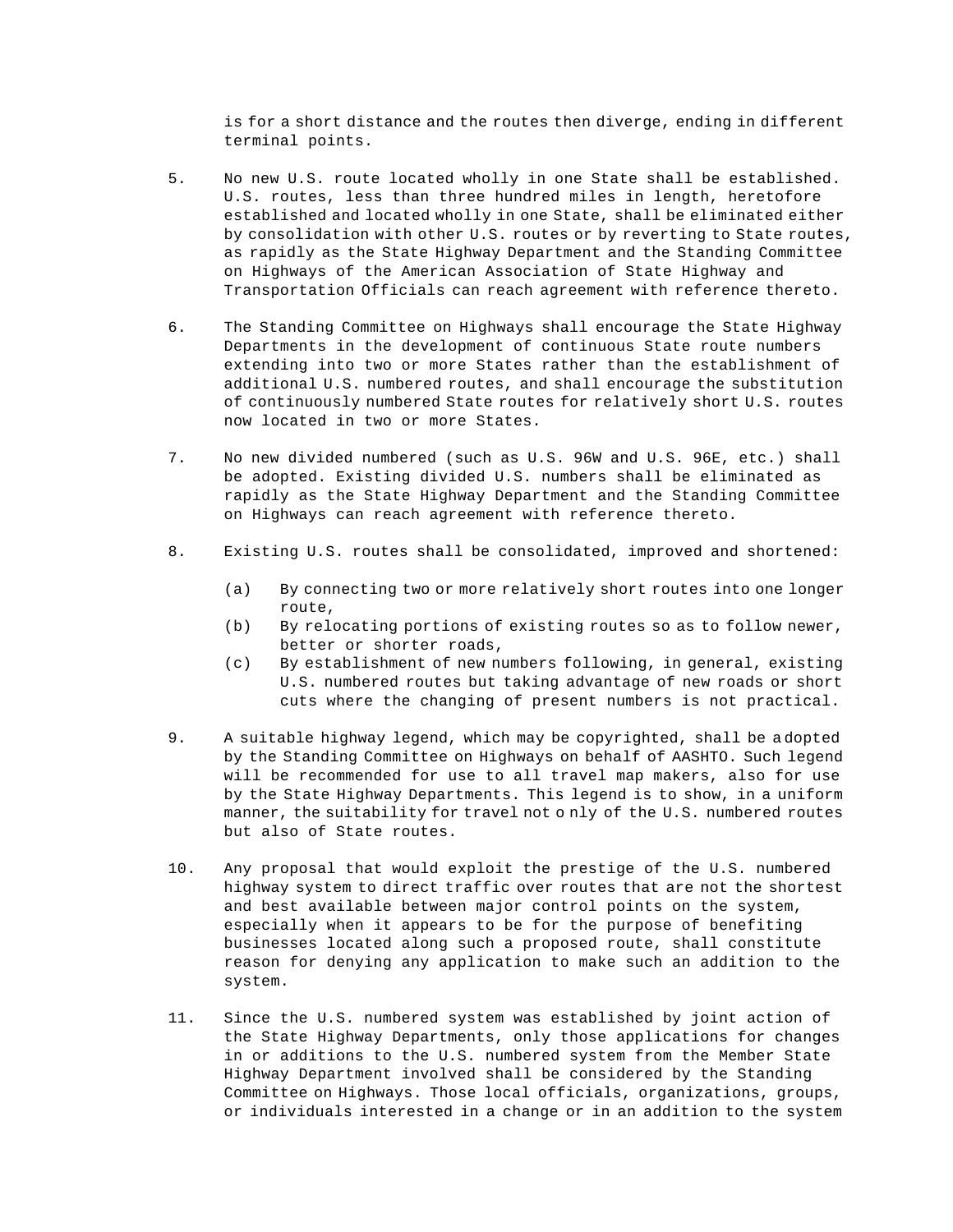should contact their State Highway Department and not the Standing Committee on Highways. The Standing Committee on Highways shall consider only those applications from State Highway Departments that are filed on the official form and are complete in all detail to the degree that the Standing Committee on Highways can evaluate the need for and adequacy of the proposed route from the application form submitted and without a representative of the State Highway Department appearing before the Committee to supply additional information.

- 12. No person or group of persons shall be allowed to appear either before the Standing Committee on Highways or its Special Committee on U.S. Route Numbering except in the case of a State Highway Department requesting reconsideration of an action by the Standing Committee on Highways in regard to an application filed by that Department.
- 13. In case a proposed change in or addition to the U.S. numbered system involves two or more States, the proposal shall be given official consideration only when all affected State Highway Departments have filed applications to cover the complete proposal. In the case of a multistate proposal regarding the Interstate System when one or more of the States involved declines to file an application, AASHTO shall refer the proposal to the Federal Highway Administration without recommendation.
- 14. No route should be considered for i nclusion in the U.S. numbered system that does not substantially meet the current AASHTO design standards.
- 15. Any toll highway facility may be included in the U.S. Numbered System when it meets all the criteria for inclusion, and when the request for the marking originates with the official authority having jurisdiction over the toll facility and the request is directed to AASHTO and supported by the appropriate Member Department. The word "Toll" shall appear over the official U.S. Route Marker and a toll-free routing between the same termini shall continue to be retained and marked as a part of the U.S. Numbered System.
- 16. Notwithstanding established policies, AASHTO recognizes that Congress on occasion will establish highway routes, specifying the location of the route as well as designating the route number(s) to be used. In those instances when Congress designates a route, the state(s) affected will follow the established procedures relative to route numbering.

These purposes and policies, having been amended and approved by the State Highway Departments after individual State consideration, the Standing Committee on Highways of the American Association of State Highway and Transportation Officials hereby promulgates and makes effective these policies upon the authority of the State Highway Departments beginning September 15, 1970.

It is realized that this work is a continuing obligation and that even reforms made evident from past experiences cannot be accomplished at once. It is the judgment of those to whom this obligation has been delegated that all